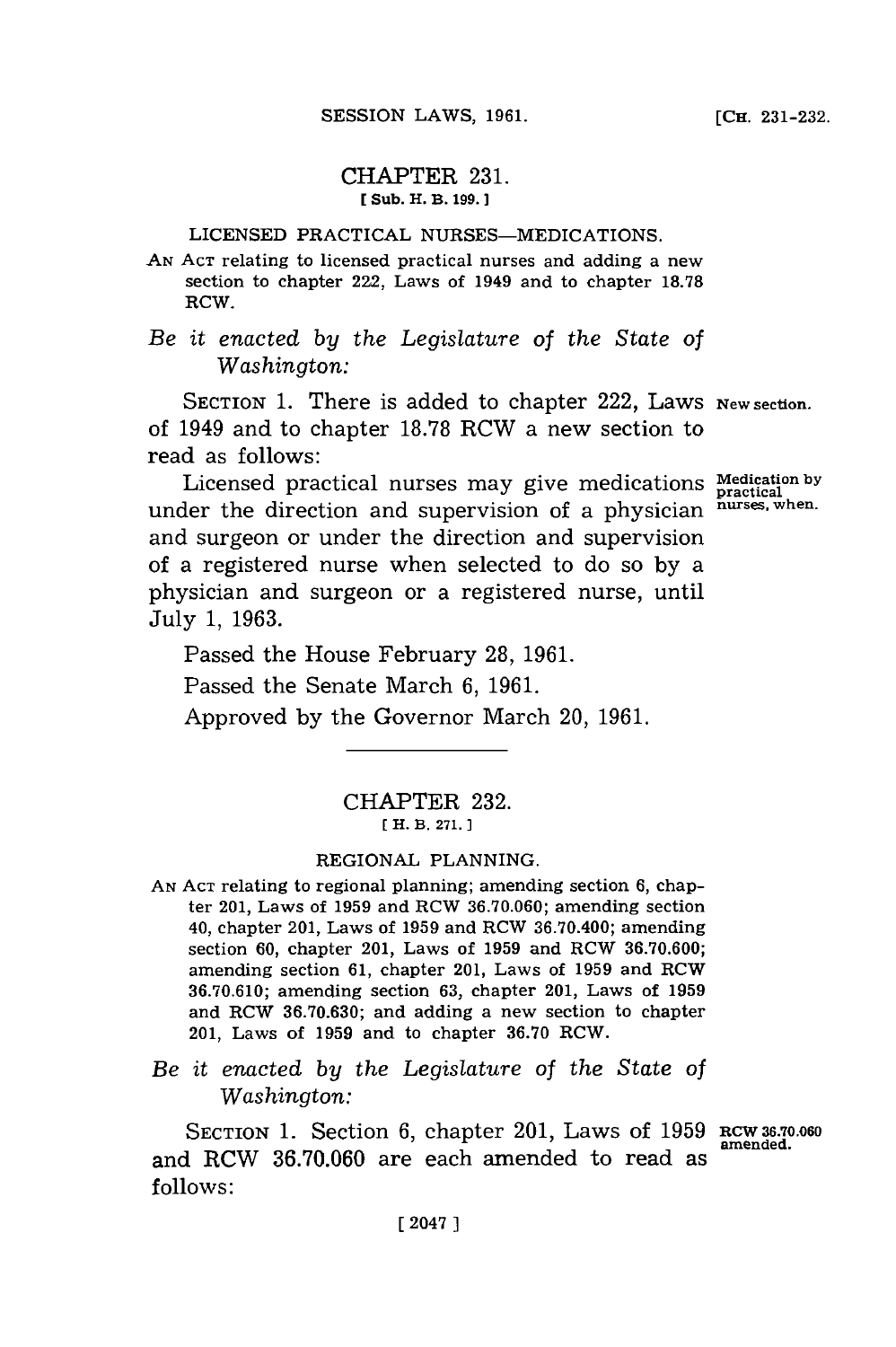**CH. 232.]**

commission—<br>Appointment<br>and powers.

**Regional A** county or a city may join with one or more **planning** other counties, cities and towns, and/or with one or more school districts, public utility districts, private utilities, housing authorities, port districts, or any other private or public organizations interested in regional planning to form and organize a regional planning commission and provide for the administration of its affairs. Such regional planning commission may carry on a planning program involving the same subjects and procedures provided **by** this chapter for planning **by** counties, provided this authority shall not include enacting official controls other than **by** the individual participating municipal corporations. The authority to initiate a regional planning program, define the boundaries of the regional planning district, specify the number, method of appointment and terms of office of members of the regional planning commission and provide for allocating the cost of financing the work shall be vested individually in the governing bodies of the participating municipal corporations.

> Any regional planning commission or municipal corporation participating in any regional planning district is authorized to receive grants-in-aid from, or enter into reasonable agreement with any department or agency of the government of the United States or of the state of Washington to arrange for the receipt of federal funds and state funds for planning in the interests of furthering the planning program.

**RCW 36.70.400** SEC. 2. Section 40, chapter 201, Laws of 1959 and RCW **36.70.400** are each amended to read as follows:

Comprehen-<br> **EXALGEDING THE APPROVAL**<br> **Required vote** any amendment, extension or addition thereto, shall<br> **Required vote by** the affirmative vote of not less than a major be by the affirmative vote of not less than a majority of the total members of the commission. Such approval shall be **by** a recorded motion which shall incorporate the findings of fact of the commission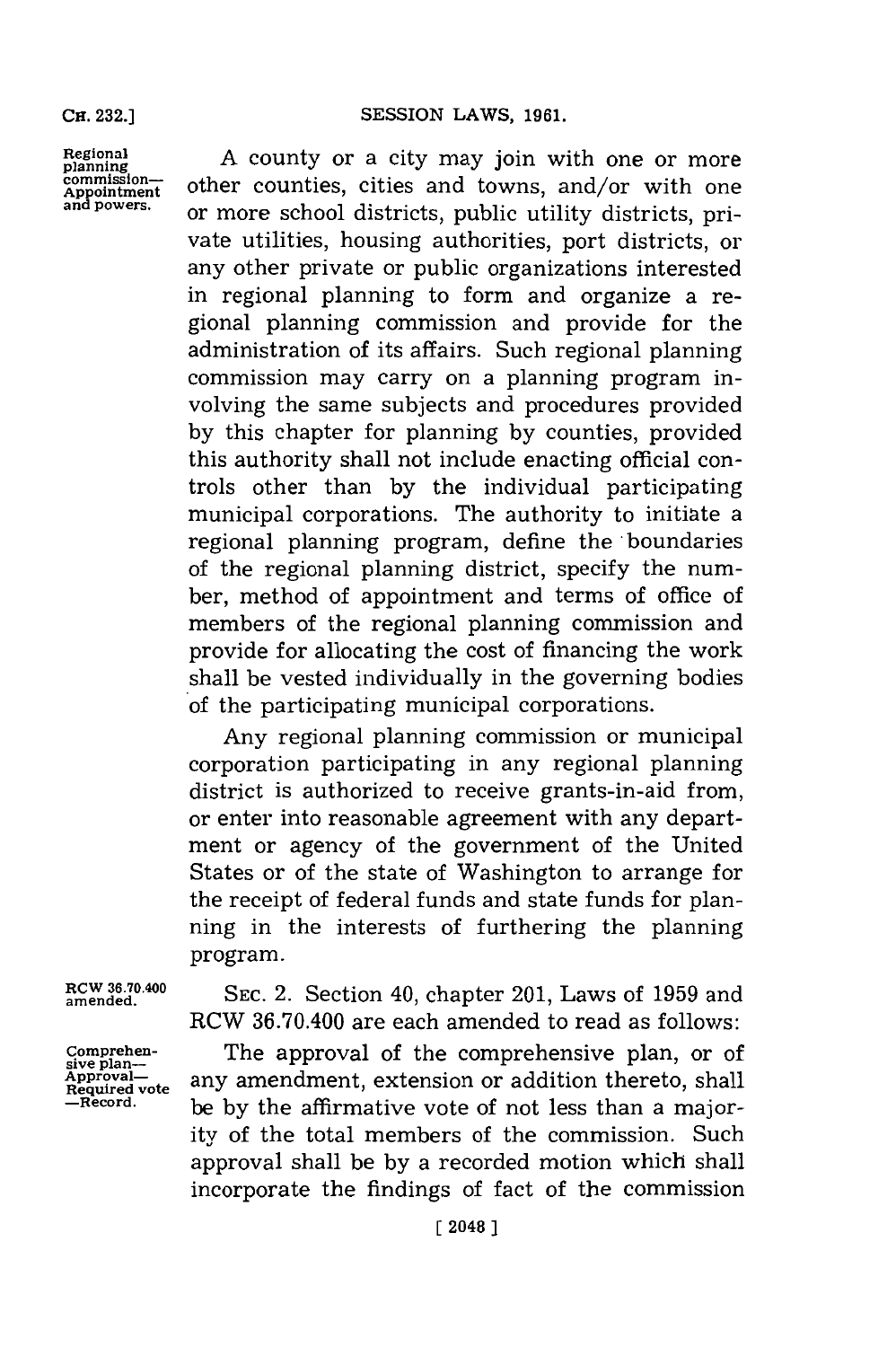and the reasons for its action and the motion shall refer expressly to the maps, descriptive, and other matters intended **by** the commission to constitute the plan or amendment, addition or extension thereto. The indication of approval **by** the commission shall be recorded on the map and descriptive matter **by** the signatures of the chairman and the secretary of the commission and of such others as the commission in its rules may designate.

**SEC. 3.** Section **60,** chapter 201, Laws of **1959** and **RCW 36.70.600** RCW **36.70.600** are each amended to read as follows:

The recommendation to the board of any official **Official** control or amendments thereto by the planning agency shall be by the affirmative vote of not less  $\frac{\text{board}}{\text{Required}}$  vote than a majority of the total members of the commission. Such approval shall be **by** a recorded motion which shall incorporate the findings of fact of the commission and the reasons for its action and the motion shall refer expressly to the maps, descriptive and other matters intended **by** the commission to constitute the plan, or amendment, addition or extension thereto. The indication of approval **by** the commission shall be recorded on the map and descriptive matter **by** the signatures of the chairman and the secretary of the commission and of such others as the commission in its rules may designate.

**SEC.** 4. Section **61,** chapter 201, Laws of **1959** and **RCW 6.70.610** RCW **36.70.610** are each amended to read as follows:

A copy of any official control or amendment rec-<br>metabolism and accuracy of the DGW 26.500 FC and the control operation ommended pursuant to RCW 36.70.550, 36.70.560, **36.70.570** and **36.70.580** shall be submitted to the board not later than fourteen days following the action **by** the commission and shall be accompanied **by** the motion of the planning agency approving the same, together with a statement setting forth the factors considered at the hearing, and analysis of findings considered **by** the commission to be controlling.

**[CH. 232.**

**amended.**

controls—<br>Recommenda-<br>tion to the